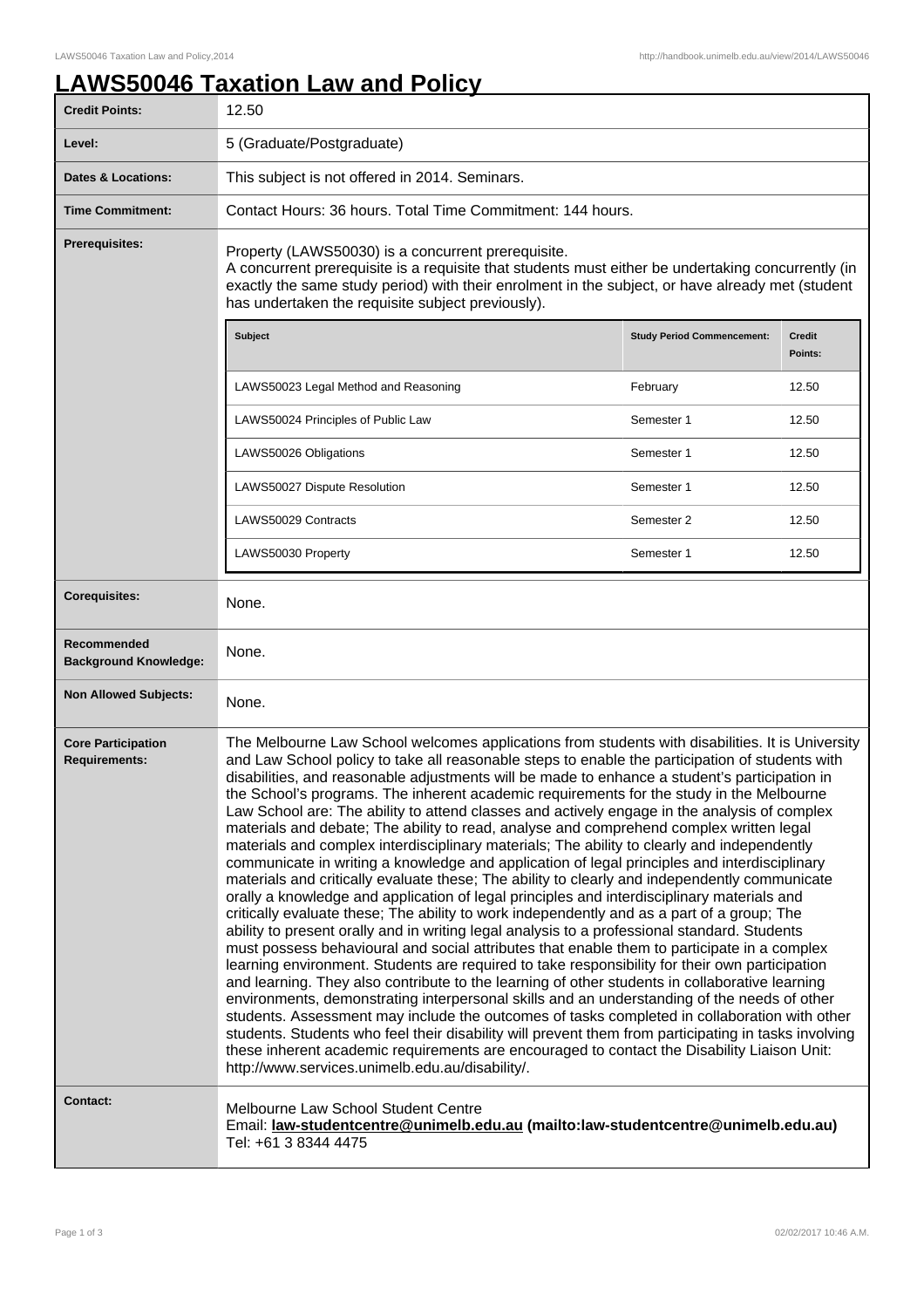| <b>Subject Overview:</b>  | Taxation is at the heart of contemporary market economies as it is the most significant source<br>of public finance and it is deliberately used to influence the allocation of resources within a<br>community. Focusing upon the Commonwealth income tax this subject:<br>$_{\text{\#}}$ Explores the application of public finance principles to the framing of taxation law;<br>$#$ Examines key factors within the socio-political environment which shape a community's<br>taxation system; and<br>$_{\#}$ Develops core legal skills in the application of taxation law to common transactions.                                                                                                                                                                                                                                                                                                                                                                                                                                                                                                                                                                                                                                                                                                                                                                                                                                                                                                                                                                                                                                  |  |
|---------------------------|----------------------------------------------------------------------------------------------------------------------------------------------------------------------------------------------------------------------------------------------------------------------------------------------------------------------------------------------------------------------------------------------------------------------------------------------------------------------------------------------------------------------------------------------------------------------------------------------------------------------------------------------------------------------------------------------------------------------------------------------------------------------------------------------------------------------------------------------------------------------------------------------------------------------------------------------------------------------------------------------------------------------------------------------------------------------------------------------------------------------------------------------------------------------------------------------------------------------------------------------------------------------------------------------------------------------------------------------------------------------------------------------------------------------------------------------------------------------------------------------------------------------------------------------------------------------------------------------------------------------------------------|--|
| <b>Learning Outcomes:</b> | Participants in this subject will critically examine, and master the practical application of:<br>The meaning of assessable income, including the treatment of capital gains;<br>#<br>Rules governing the recognition of expenditure and other amounts which are taken into<br>#<br>account in determining the amount of income subject to tax;<br>$#$ Rules governing the time at which amounts of assessable income are recognised for<br>taxation purposes;<br>$_{\#}$ The definition of taxable entities, with an introduction to the taxation treatment of<br>partnerships, companies and trusts;<br>$#$ Rules governing the allocation of amounts to a particular taxation jurisdiction (with respect<br>to amounts arising from cross border transactions);<br>$#$ Key elements of the rules with respect to the administration of the taxation law; and<br>$#$ The concepts of tax compliance, tax planning and tax avoidance, and the specific<br>legislative rules which seek to limit the ability of taxpayers to alter their liability to tax.<br>As well as the technical analysis of core elements of an income tax participants in this subject<br>will be invited to explore connections between taxation and both other legal domains and other<br>disciplines by reference to specific aspects of income taxation. This interdisciplinary aspect of<br>the subject may include consideration of:<br>$#$ The prominence of taxation treaties between countries when considering cross border<br>transactions;<br>$_{\rm H}$ Different interpretative theories discernible in the interpretations of taxation statutes |  |
|                           | adopted in primary and secondary materials;<br>The ethical stance adopted by taxpayers, tax advisors and tax administrators respectively,<br>#<br>particularly where it is reasonably arguable that the meaning of the relevant taxation law is<br>not clear;<br>$#$ The relevance of psychology, public administration, criminology and sociology to the<br>management of a tax system. These disciplines inform strategies applied both in framing<br>taxation law and also in managing a politically salient and broad-based taxation system.<br>The relative scarcity of public resources creates the imperative of procuring a community's<br>voluntary compliance with the law.                                                                                                                                                                                                                                                                                                                                                                                                                                                                                                                                                                                                                                                                                                                                                                                                                                                                                                                                                  |  |
| Assessment:               | A one-hour in-class exam, in accordance with the assessment schedule (30%); A two-hour final<br>exam (70%).                                                                                                                                                                                                                                                                                                                                                                                                                                                                                                                                                                                                                                                                                                                                                                                                                                                                                                                                                                                                                                                                                                                                                                                                                                                                                                                                                                                                                                                                                                                            |  |
| <b>Prescribed Texts:</b>  | Single volume of edited Taxation Legislation, being the latest edition of one of: Australian Tax<br>Practice, Fundamental Tax Legislation (Kendall and Pinto eds.); OR CCH Core Tax Legislation<br>and Study Guide (Barkoczy, ed.); OR LexisNexis Concise Tax Legislation (Kenny, ed.) AND<br>Frank Gilders et al, Understanding Taxation Law (LexisNexis Butterworths, Latest Edition).<br>Specialist printed materials will also be made available from Melbourne Law School.                                                                                                                                                                                                                                                                                                                                                                                                                                                                                                                                                                                                                                                                                                                                                                                                                                                                                                                                                                                                                                                                                                                                                        |  |
| <b>Breadth Options:</b>   | This subject is not available as a breadth subject.                                                                                                                                                                                                                                                                                                                                                                                                                                                                                                                                                                                                                                                                                                                                                                                                                                                                                                                                                                                                                                                                                                                                                                                                                                                                                                                                                                                                                                                                                                                                                                                    |  |
| <b>Fees Information:</b>  | Subject EFTSL, Level, Discipline & Census Date, http://enrolment.unimelb.edu.au/fees                                                                                                                                                                                                                                                                                                                                                                                                                                                                                                                                                                                                                                                                                                                                                                                                                                                                                                                                                                                                                                                                                                                                                                                                                                                                                                                                                                                                                                                                                                                                                   |  |
| <b>Generic Skills:</b>    | Students who successfully complete this subject will:<br>$#$ Have a detailed understanding of:<br>- The principles of public finance which inform the selection and framing of taxation law;<br>- The core elements of the Australian income tax framework, and be able to analyse and<br>apply core income tax rules to a range of transactions; and<br>- Key issues in tax planning including strategic issues in considering the options available,<br>an introduction to business entities, risks of tax planning issues and the best course for a<br>particular client; and                                                                                                                                                                                                                                                                                                                                                                                                                                                                                                                                                                                                                                                                                                                                                                                                                                                                                                                                                                                                                                                       |  |